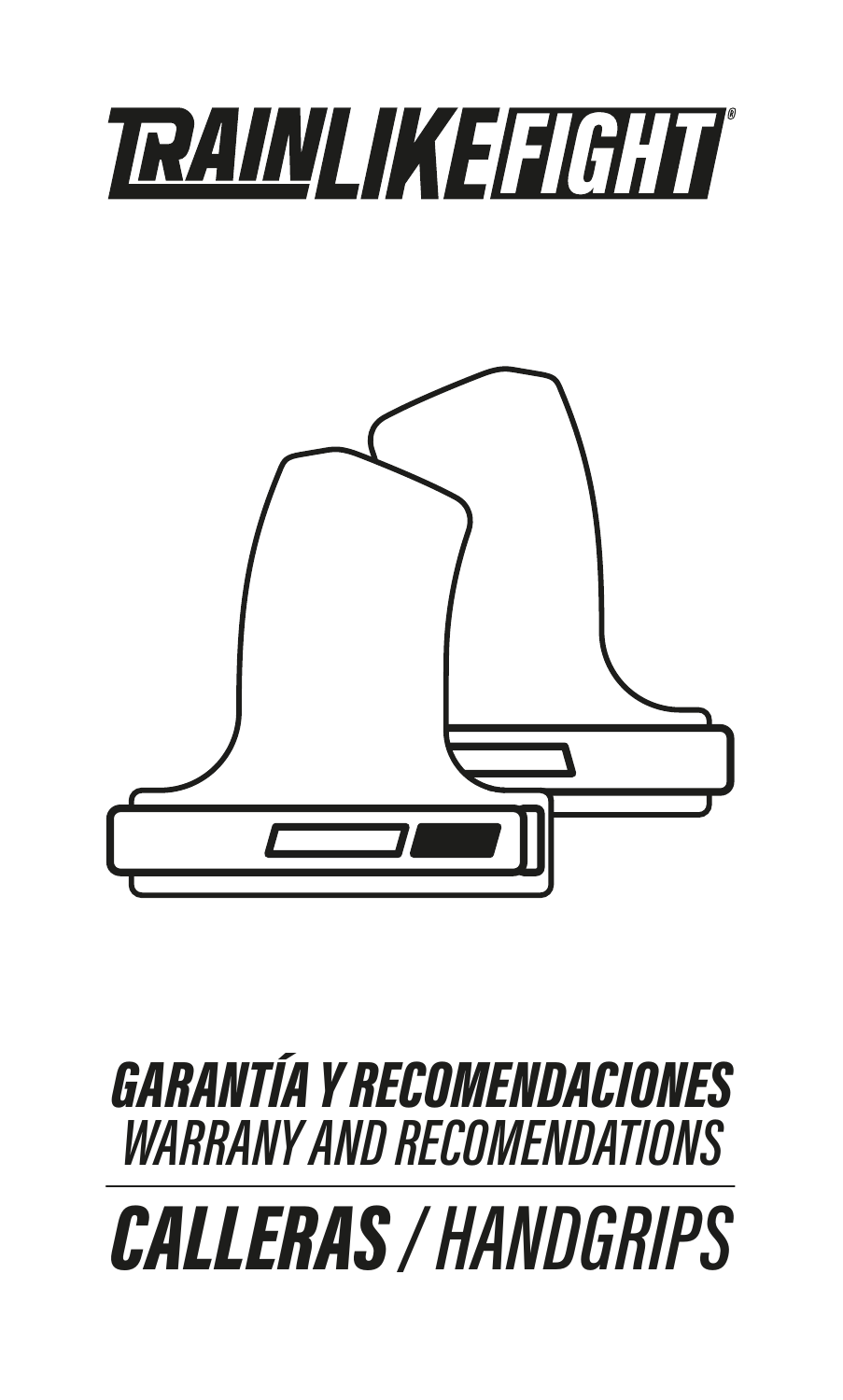#### **RECOMENDACIÓN DE USO:**

Las calleras tienen la función de proteger tus manos en ejercicios de suspensión, pero también te ayudarán a no sobrecargar el antebrazo. Ajústalas en la muñeca de manera que te permita girarlas alrededor de ella. Y recuerda, hay derecha e izquierda; mira las flechas para saber a qué mano se corresponde cada callera.

#### **MANTENIMIENTO RECOMENDADO:**

Las calleras se desgastarán a medida que mejores tus entrenamientos, pero el cierre puede dañarse antes si no lo tratas con cariño. Recuerda guardarlas cerradas y evitar que se cuelen pelos y arenillas, ya que no permitirán que pegue igual.

#### **RECOMENDACIONES DE LIMPIEZA:**

NO LAS GUARDES SUDADAS. Unas calleras sudadas dentro de una mochila cerrada van a generar olor. La mejor opción siempre es colgarlas de la mochila y déjarlas secar al aire. Si ya tienen ese olor desagradable, puedes limpiarlas con un aerosol antibacteriano y un trapo húmedo. Después, déjalas secar al aire en un lugar seco, evitando una fuente de calor directo o la exposción al sol, ya que se deformarán al secar.

#### **DESCARGO DE RESPONSABILIDAD:**

Las calleras no son un elemento eterno, son un accesorio que irás desgastando con los usos. Es importante haber escogido las tuyas teniendo en cuenta las características de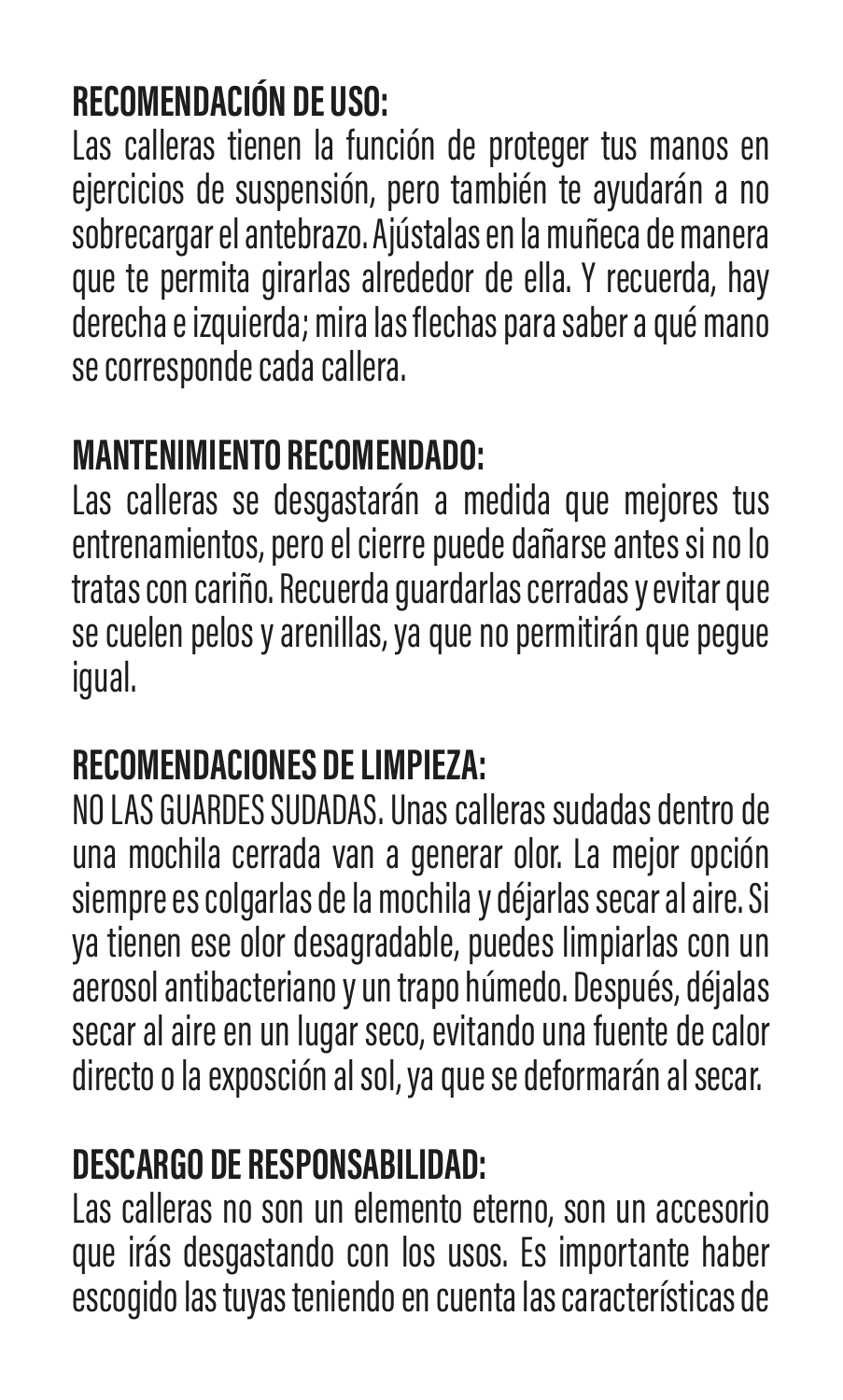cada modelo, ya que el elegido podría no ser el ideal para ti. Por eso, te explicamos cada modelo y tenemos diferentes tejidos.

La vida de tus calleras está condicionada por tu altura, tu peso corporal, el tamaño de la mano, la intensidad y el volumen de entrenamiento, tu forma de agarrarte y el tipo de barra que uses. Es tu responsabilidad obtener la información sobre cada callera y escoger las que más se adecúan a tus necesidades. TRAINLIKEFIGHT® pone a tu disposición esta información y no asume la responsabilidad más allá del valor de remplazo según la garantía limitada del producto en cuestión.

#### **GARANTÍA LIMITADA:**

Las CALLERAS de TRAINLIKEFIGHT® pueden sufrir deformaciones en función del agarre y el peso de cada atleta. Igualmente, con el uso, la callera se irá desgastando; el roce de la callera con la barra producirá un deterioro del material y una pérdida del logo y los colores originales. En algunos casos, el desgaste puede no apreciarse de forma progresiva, si no tener un momento de inflexión donde se produce la rotura súbita de las calleras; esto depende del uso y del material.

TRAINLIKEFIGHT® se compromete a reemplazar todos los productos con defectos de fábrica.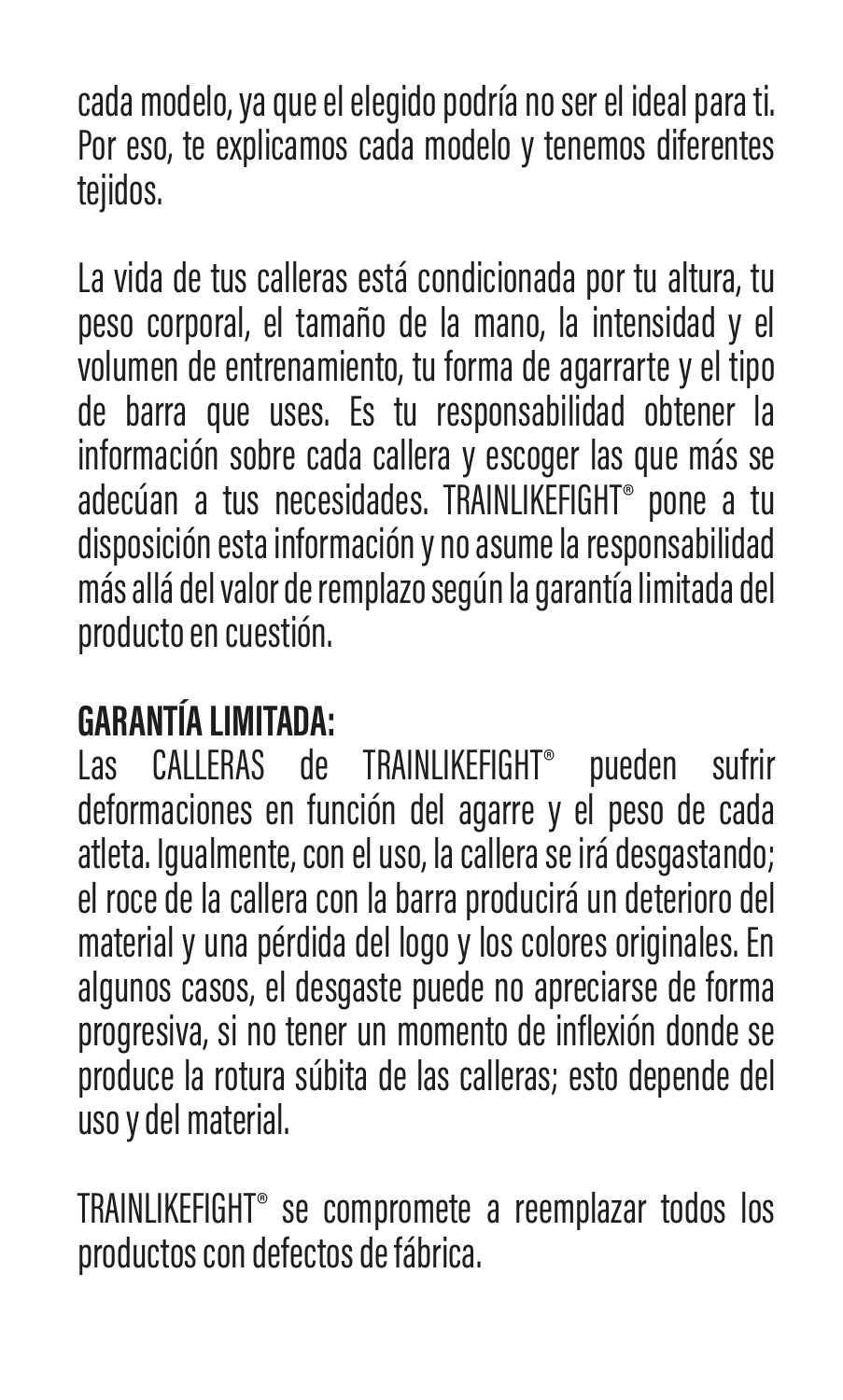#### **USAGE RECOMMENDATIONS:**

The function of handgrips is to protect your hands while you do suspension exercises, although they will also help make sure you don't overload your forearms. Adjust them to your wrists so that you can rotate them easily still. And remember that the right and left handgrips are different. Look at the arrows to know which hand each handgrips fits.

#### **RECOMMENDED MAINTENANCE:**

Handgrips will wear out as you keep improving your workouts, although the fastener could get damaged earlier if you don't handle it gently. Remember to keep them fastened and prevent hairs and dust from attaching to them, as they will not stick the same.

#### **CLEANING RECOMMENDATIONS:**

DO NO STORE THEM SWEATY. Sweaty Handgrips inside a closed backpack are going to smell bad. The best option is to hang them from your backpack and let them air dry. If they already smell bad, you can clean them with an antibacterial spray and a damp cloth. Then let them air dry in a dry location, keeping them out of direct sunlight, as this could change their shape as they dry.

#### **DISCLAIMER:**

Handgrips don't last forever, as they will progressively wear out as you use them. Make sure you select your handgrips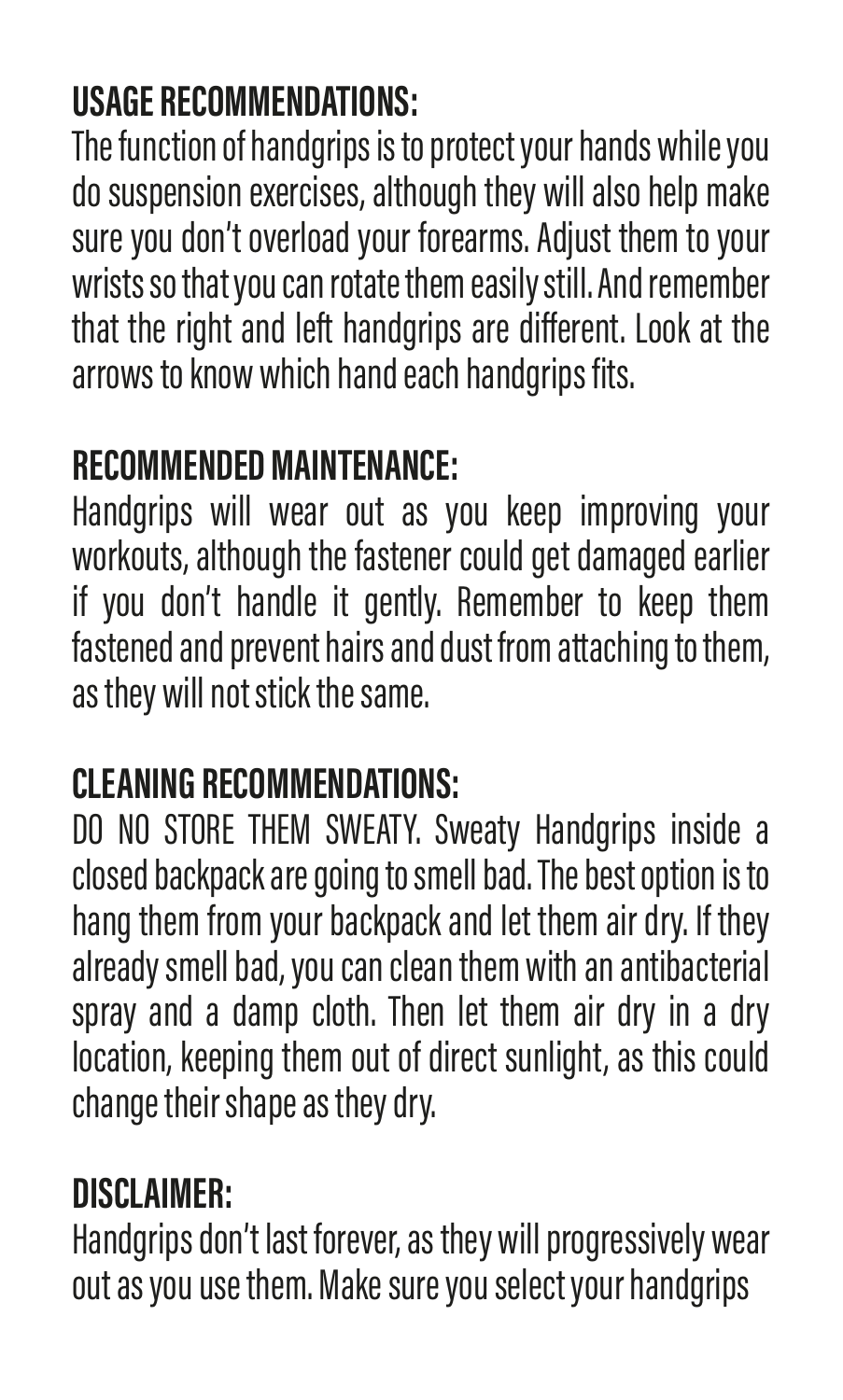after looking at the features of each model, since the ones you picked might not be the best fit for you. So, we will tell you about each model and our different fabrics.

The life of your handgrips depends on your height, bodyweight, hand size, your training intensity and volume, the way you grip and the type of bar you use. It's your responsibility to read up on each handgrip and pick the one that best matches your exact needs. TRAINLIKEFIGHT® makes this information available to you and shall not be held liable, beyond the replacement value, according to the limited warranty for the product in question.

#### **LIMITED WARRANTY:**

TRAINLIKEFIGHT® Handgrips may warp and change shape depending on each athlete's grip and weight. They will also wear out as you use them, and the rubbing of the gloves against the bar will cause the material to wear out and cause the logo and original colours to fade. In some cases, you may not notice a progressive wearing out of your gloves, as they could suddenly rip or break, which depends on how you use them and the material.

TRAINLIKEFIGHT® is committed to replacing all products with factory defects.